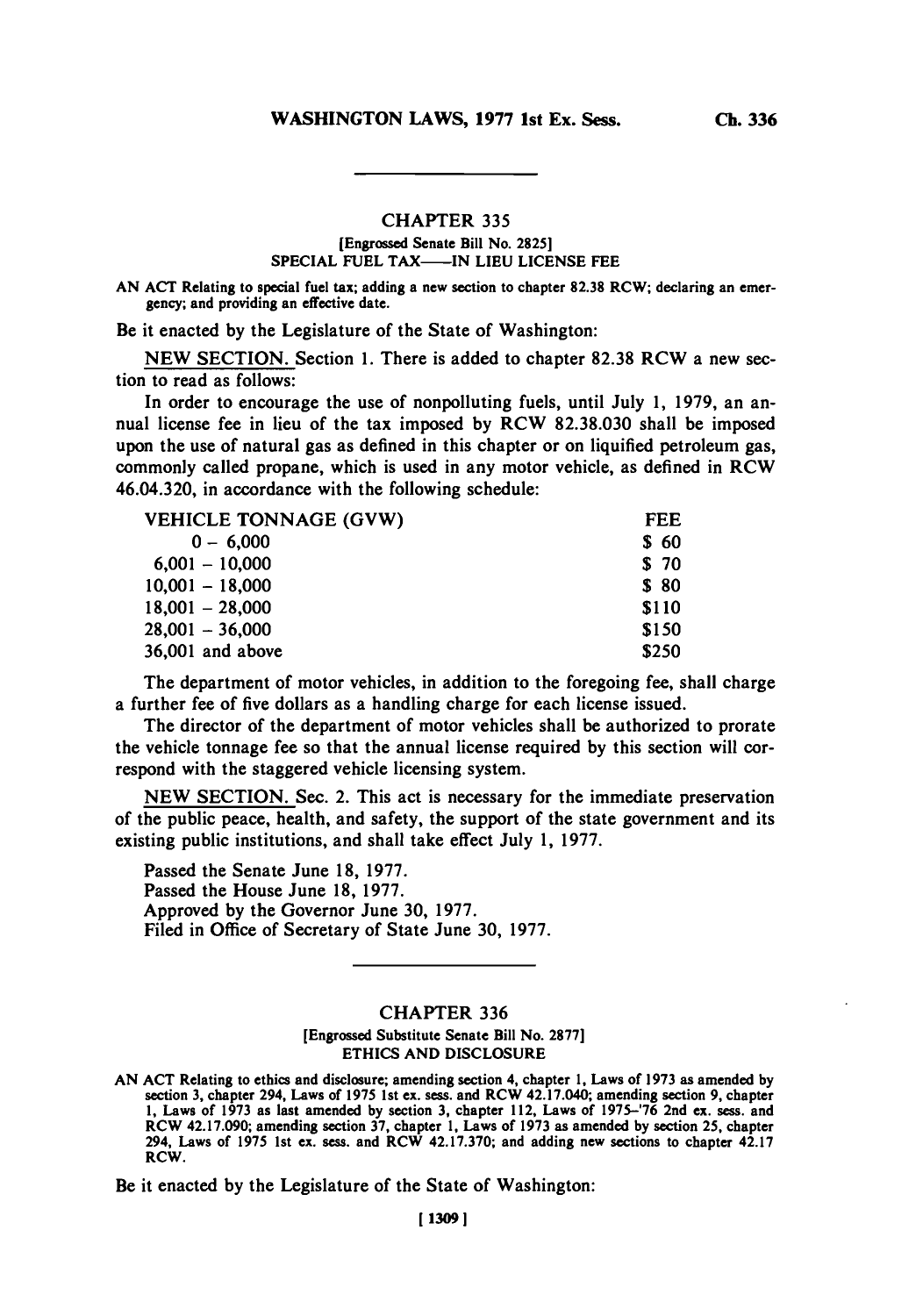Section **1.** Section 4, chapter **1,** Laws of **1973** as amended **by** section **3,** chapter 294, Laws of **1975** 1st ex. sess. and RCW 42.17.040 are each amended to read as **follows:**

**(1)** Every political committee, within ten days after its organization or, within ten days after the date when it first has the expectation of receiving contributions or making expenditures in any election campaign, whichever is earlier, shall file a statement of organization with the commission and with the county auditor of the county in which the candidate resides (or in the case of a political committee supporting or opposing a ballot proposition, the county in which the campaign treasurer resides). Each political committee in existence on the effective date of this act shall file a statement of organization with the commission within ninety days after such effective date.

(2) The statement of organization shall include but not be limited to:

(a) The name and address of the committee;

**(b)** The names and addresses of all related or affiliated committees or other persons, and the nature of the relationship or affiliation;

(c) The names, addresses, and titles of its officers; or if it has no officers, the names, addresses, and titles of its responsible leaders;

**(d)** The name and address of its campaign treasurer and campaign depository;

(e) **A** statement whether the committee is a continuing one;

**(f)** The name, office sought, and party affiliation of each candidate whom the committee is supporting or opposing, and, if the committee is supporting the entire ticket of any party, the name of the party;

**(g)** The ballot proposition concerned, if any, and whether the committee is in favor of or opposed to such proposition;

(h) What distribution of surplus funds will be made, in accordance with section **3** of this **1977** amendatory act, in the event of dissolution;

(i) The hours during which the committee will make available for public inspection its books of account and all reports filed in accordance with RCW 42.17- **.065** and **42.17.080,** as now or hereafter amended; and

**(j)** Such other information as the commission may **by** regulation prescribe, in keeping with the policies and purposes of this chapter.

**(3)** Any material change in information previously submitted in a statement of organization shall be reported to the commission and to the appropriate county auditor within the ten days following the change.

Sec. 2. Section **9,** chapter **1,** Laws of **1973** as last amended **by** section **3,** chapter 112, Laws of **1975-'76** 2nd ex. sess. and RCW 42.17.090 are each amended to read as follows:

**(1)** Each report required under RCW **42.17.080** shall disclose for the period beginning at the end of the period for the last report or, in the case of an initial report, at the time of the first contribution or expenditure, and ending not more than three days prior to the date the report is due:

(a) The funds on hand at the beginning of the period;

**(b)** The name and address of each person who has made one or more contributions during the period, together with the money value and date of such contributions and the aggregate value of all contributions received from each such person during the campaign or in the case of a continuing political committee, the current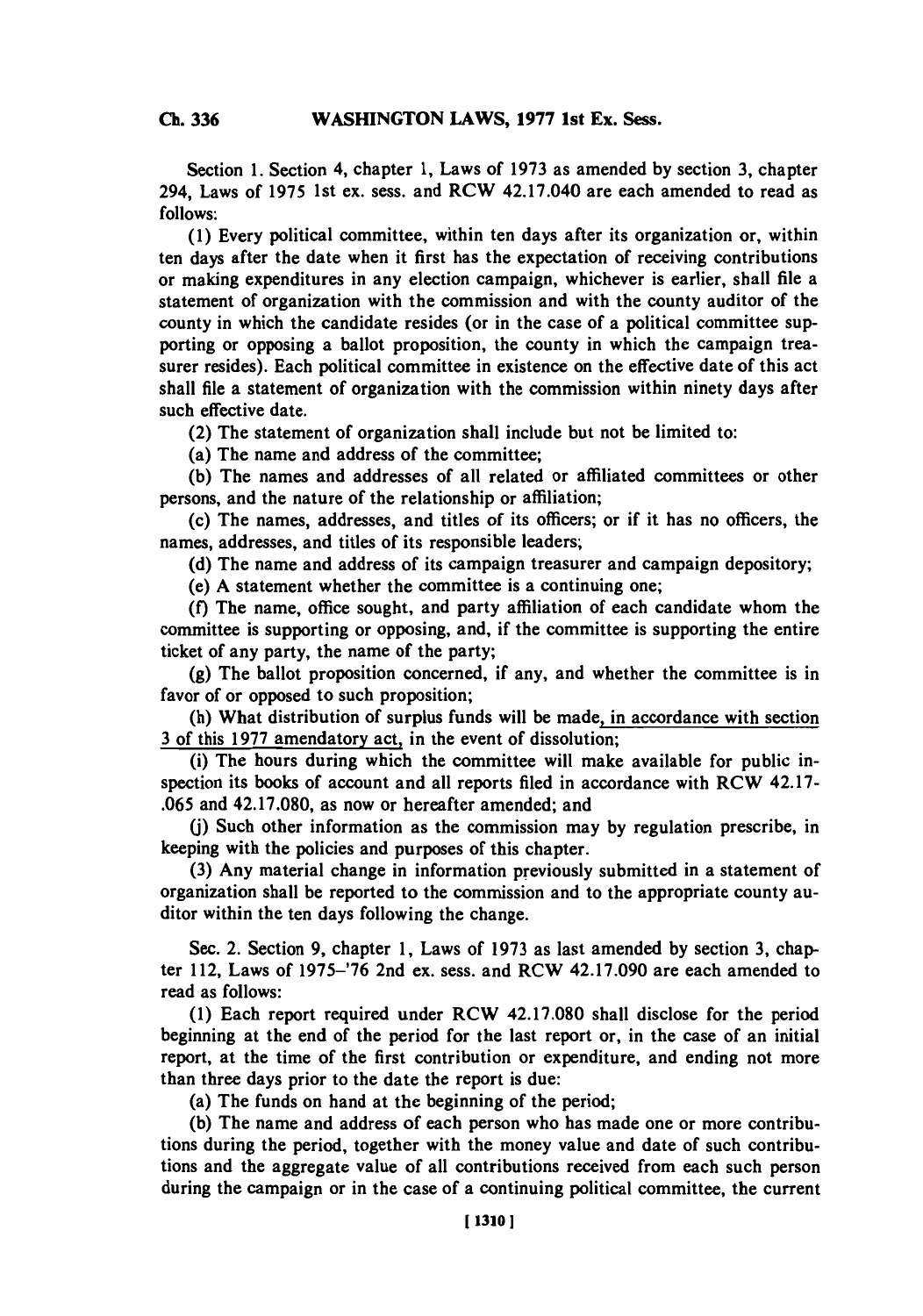calendar year: PROVIDED, That the income which results from the conducting of a fund-raising activity which has previously been reported in accordance with RCW **42.17.067** may be reported as one lump sum, with the exception of that portion of such income which was received from persons whose names and addresses are required to be included in the report required **by** RCW **42.17.067:** PROVIDED FURTHER, That contributions not exceeding ten dollars in the aggregate from any one person during the election campaign may be reported as one lump sum so long as the campaign treasurer maintains a separate and private list of the names, addresses, and amounts of each such contributor;

(c) Each loan, promissory note, or security instrument to be used **by** or for the benefit of the candidate or political committee made **by** any person, together with the names and addresses of the lender and each person liable directly, indirectly or contingently and the date and amount of each such loan, promissory note, or security instrument;

**(d)** The name and address of each political committee from which the reporting committee or candidate received, or to which that committee or candidate made, any transfer of funds, together with the amounts, dates, and purpose of all such transfers;

(e) **All** other contributions not otherwise listed or exempted;

**(f)** The name and address of each person to whom an expenditure was made in the aggregate amount of twenty-five dollars or more, and the amount, date, and purpose of each such expenditure;

**(g)** The total sum of expenditures;

(h) The surplus or deficit of contributions over expenditures;

(i) The disposition made in accordance with section **3** of this **1977** amendatory act of any surplus ((of contributions over expenditures)) funds;

**(I)** Such other information as shall be required **by** the commission **by** regulation in conformance with the policies and purposes of this chapter; and

**(k)** Funds received from a political committee not domiciled in Washington state and not otherwise required to report under this chapter (a "nonreporting committee"). Such funds shall be forfeited to the state of Washington unless the nonreporting committee or the recipient of such funds has filed or within three days following such receipt shall file with the commission a statement disclosing: (i) its name and address; (ii) the purposes of the nonreporting committee; (iii) the names, addresses, and titles of its officers or if it has no officers, the names, addresses, and titles of its responsible leaders; (iv) a statement whether the nonreporting committee is a continuing one; (v) the name, office sought, and party affiliation of each candidate in the state of Washington whom the nonreporting committee is supporting, and, if such committee is supporting the entire ticket of any party, the name of the party; (vi) the ballot proposition supported or opposed in the state of Washington, if any, and whether such committee is in favor of or opposed to such proposition; (vii) the name and address of each person residing in the state of Washington or corporation which has a place of business in the state of Washington who has made one or more contributions to the nonreporting committee during the preceding twelve-month period, together with the money value and date of such contributions; (viii) the name and address of each person in the state of Washington to whom an expenditure was made **by** the nonreporting committee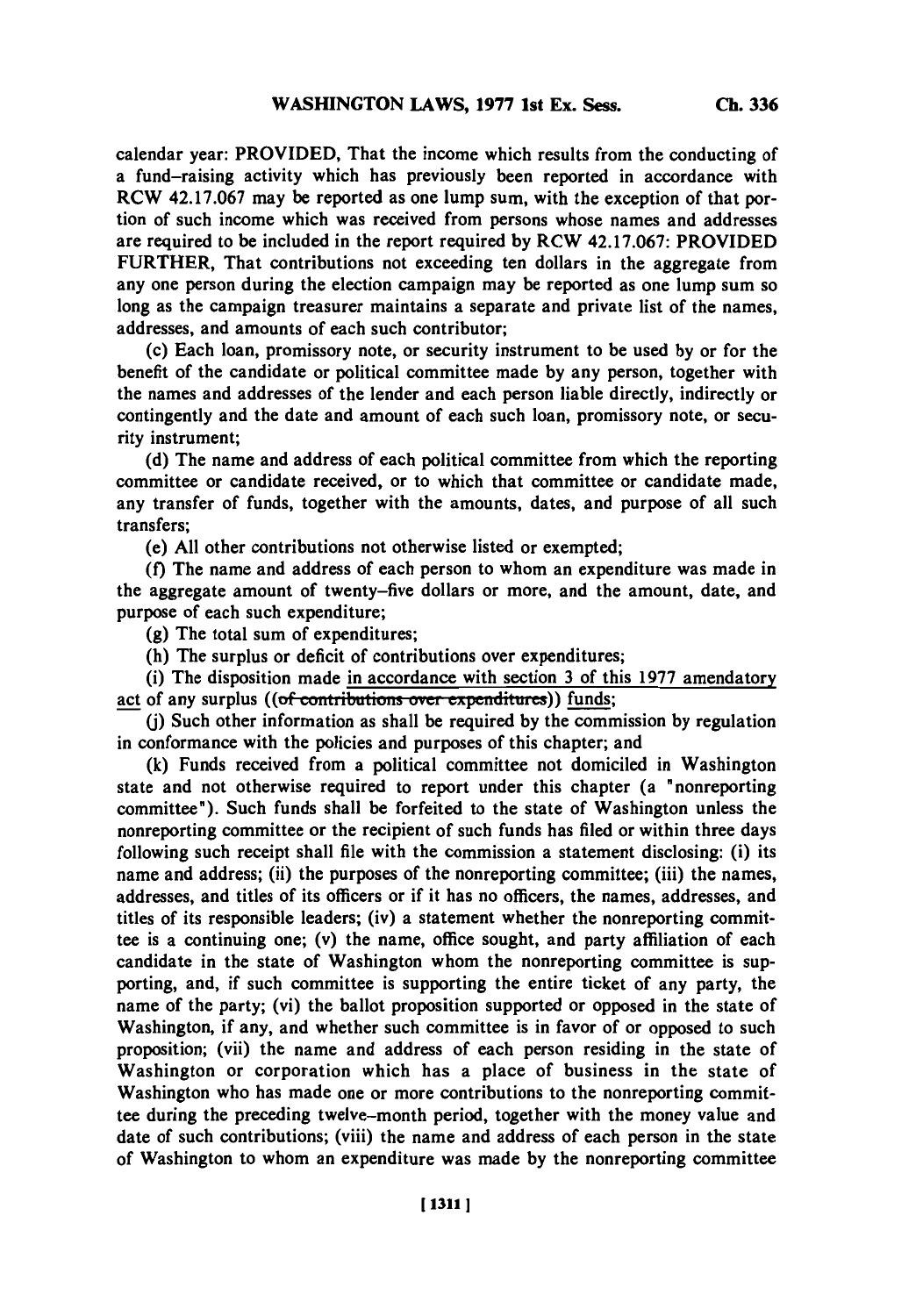#### **Ch 336WASHINGTON LAWS, 1977 1st Ex. Sess. Ch. 336**

on behalf of a candidate or political committee in the aggregate amount of twentyfive dollars or more, the amount, date, and purpose of such expenditure, and the total sum of such expenditures; (ix) such other information as the commission may **by** regulation prescribe, in keeping with the policies and purposes of this chapter.

(2) The campaign treasurer and the candidate shall certify the correctness of each report.

**NEW** SECTION. Sec. **3.** There is added to chapter 42.17 RCW a new section to read as follows:

The surplus funds of a candidate, or of a political committee supporting or opposing a candidate, may only be disposed of in any one or more of the following ways:

**(1)** Return the surplus to a contributor in an amount not to exceed that contributor's original contribution;

(2) Transfer the surplus to the candidate's personal account as reimbursement for lost earnings incurred as a result of that candidate's election campaign. Such lost earnings shall be verifiable as unpaid salary or, when the candidate is not salaried, as an amount not to exceed income received **by** the candidate for services rendered during an appropriate, corresponding time period. **All** lost earnings incurred shall be documented and a record thereof shall be maintained **by** the candidate or the candidate's political committee. The committee shall include a **copy** of such record when its expenditure for such reimbursement is reported pursuant to RCW 42.17.090;

**(3)** Transfer the surplus to one or more candidates or to a political committee or party: PROVIDED, That the aggregate value of all contributions transferred to all recipients under this subsection shall in no case exceed two thousand dollars in any one calendar year;

(4) Donate the surplus to a charitable organization registered accordance with chapter **19.09** RCW;

**(5)** Transmit the surplus to the state treasurer for deposit in the general fund; or

**(6)** Hold the surplus in the campaign depository or depositories designated in accordance with RCW 42.17.050 for possible use in a future election campaign, for political activity in accordance with the dollar limitation of subsection **(3)** of this section where applicable, for community activity, or for nonreimbursed public office related expenses and report any such disposition in accordance with RCW 42.17- **.090:** PROVIDED, That if the candidate subsequently announces or publicly files for office, information as appropriate is reported to the commission in accordance with RCW 42.17.040 through 42.17.090. **If** a subsequent office is not sought the surplus held shall be disposed of in accordance with the requirements of this section.

**NEW** SECTION. Sec. 4. There is added to chapter 42.17 RCW a new section to read as follows:

No payment shall be made to any person required to report under RCW 42- .17.240 and no payment shall be accepted **by** any such person, directly or indirect**ly,** in a fictitious name, anonymously, or **by** one person through an agent, relative, or other person in such a manner as to conceal the identity of the source of the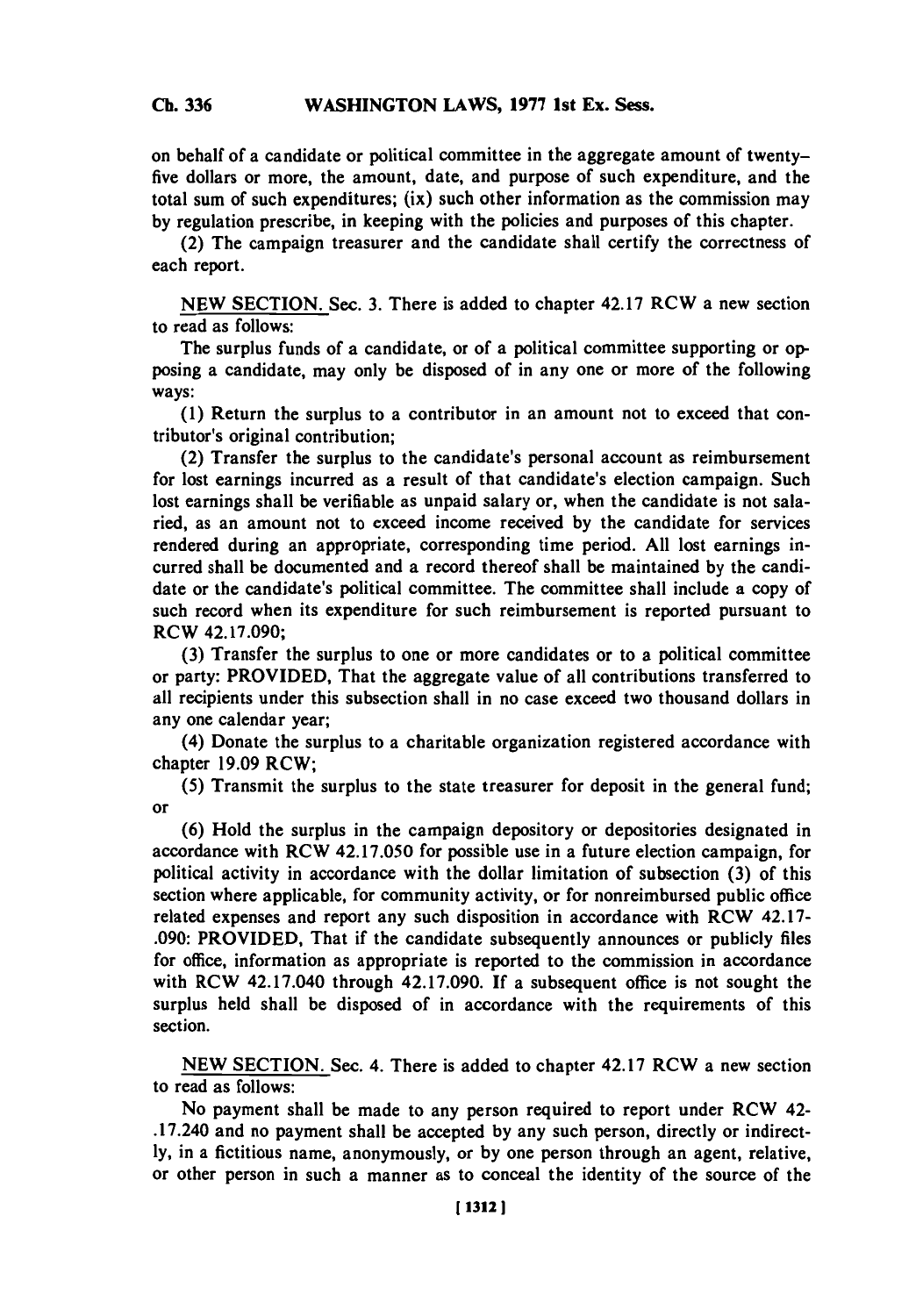payment or in any other manner so as to effect concealment except that the commission may issue categorical and specific exemptions to the reporting of the actual source when there is an undisclosed principal for recognized legitimate business purposes.

**NEW SECTION.** Sec. **5.** There is added to chapter 42.17 RCW a new section to read as follows:

**(1)** Elected and appointed officials required to report under RCW 42.17.240, shall report for themselves and for members of their immediate family to the commission any contributions received during the preceding calendar year for the officials' use in defraying nonreimbursed public office related expenses. Contributions reported under this section shall be referred to as a "public office fund" and shall not be transferred to a political committee nor used to promote or oppose a candidate or ballot proposition, other than as provided **by** subsection **(3)** (a) of this section. For the purposes of this section contributions shall include reimbursements from or payments **by** persons, other than the state of Washington or any agency, for travel expenses.

**A** report shall be filed during the month of January of any year following a year in which such contributions were received for or expenditures made from a public office fund. The report shall include:

(a) The name and address of each contributor;

**(b) A** description of each contribution, including the date on which it was received and its amount or, if its dollar value is unascertainable, an estimate of its fair market value; and

(c) **A** description of each expenditure made from a public office fund, including the name and address of the recipient, the amount, and the date of each such expenditure.

(2) No report under subsection **(1)** of this section shall be required if:

(a) The receipt of the contribution has been reported pursuant to RCW 42.17- **.065** (continuing political committee reports) or RCW 42.17.090 (political committee reports); or **(b)** The contribution is in the form of meals, refreshments, or entertainment given in connection with official appearances or occasions where public business was discussed.

**(3)** Any funds which remain in a public office fund after all permissible public office related expenses have been paid may only be disposed of in one or more of the following ways:

(a) Returned to a contributor in an amount not to exceed that contributor's original contribution; or

**(b)** Donated to a charitable organization registered in accordance with chapter **19.09** RCW; or

(c) Transferred to the state treasurer for deposit in the general fund.

**NEW** SECTION. Sec. **6.** There is added to chapter 42.17 RCW a new section to read as follows:

Contributions received and reported in accordance with RCW 42.17.060 through 42.17.090 may only be transferred to a candidate's personal account or expended for a candidate's personal use under the following circumstances:

**(1)** Reimbursement for or loans to cover lost earnings incurred as a result of campaigning. Such lost earnings shall be verifiable as unpaid salary, or when the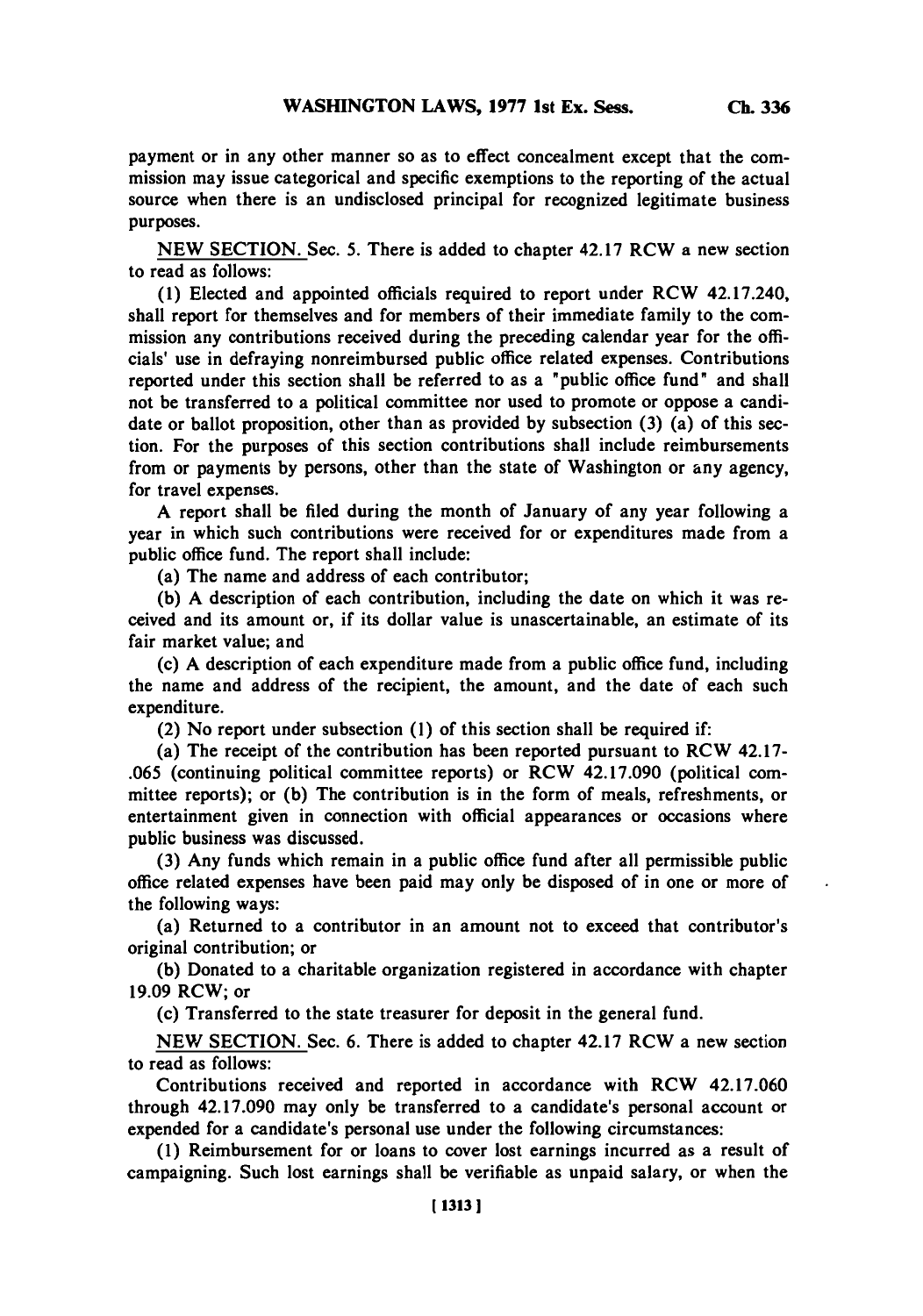candidate is not salaried, as an amount not to exceed income received **by** the candidate for services rendered during an appropriate, corresponding time period. **All** lost earnings incurred shall be documented and a record thereof shall be maintained **by** the candidate or the candidate's political committee. The committee shall include a copy of such record when its expenditure for such reimbursement is reported pursuant to RCW 42.17.090.

(2) Reimbursement for direct out-of-pocket election campaign and postelection campaign related expenses made **by** the candidate. To receive reimbursement from his political committee, the candidate shall provide the committee with written documentation as to the amount, date, and description of each expense and the committee shall include a copy of such information when its expenditure for such reimbursement is reported pursuant to RCW 42.17.090.

**(3)** Repayment of loans made **by** the candidate to political committees, which repayment shall be reported pursuant to RCW 42.17.090.

Sec. **7.** Section **37,** chapter **1,** Laws of **1973** as amended **by** section *25,* chapter 294, Laws of **1975** 1st ex. sess. and RCW **42.17.370** are each amended to read as **follows:**

The commission is empowered to:

**(1)** Adopt, promulgate, amend, and rescind suitable administrative rules and regulations to carry out the policies and purposes of this chapter, which rules and regulations shall be promulgated pursuant to the provisions of chapter 34.04 RCW;

(2) Prepare and publish such reports and technical studies as in its judgment will tend to promote the purposes of this chapter, including reports and statistics concerning campaign financing, lobbying, financial interests of elected officials, and enforcement of this chapter;

**(3)** Make from time to time, on its own motion, audits and field investigations;

(4) Make public the time and date of any formal hearing set to determine whether a violation has occurred, the question or questions to be considered, and the results thereof;

**(5)** Administer oaths and affirmations, issue subpoenas, and compel attendance, take evidence and require the production of any books, papers, correspondence, memorandums, or other records which the commission deems relevant or material for the purpose of any investigation authorized under this chapter, or any other proceeding under this chapter;

**(6)** Adopt and promulgate a code of fair campaign practices;

**(7)** Relieve, **by** published regulation of general applicability, candidates or **po**litical committees of obligations to comply with the provisions of this chapter relating to election campaigns, if they have not received contributions nor made expenditures in connection with any election campaign of more than one thousand dollars; and

**(8)** Enact regulations prescribing reasonable requirements for keeping accounts of and reporting on a quarterly basis costs incurred **by** state agencies, counties, cities, and other municipalities and political subdivisions in preparing, publishing, and distributing legislative information. The term "legislative information", for the purposes of this subsection, means books, pamphlets, reports, and other materials prepared, published, or distributed at substantial cost, a substantial purpose of which is to influence the passage or defeat of any legislation. The state auditor in